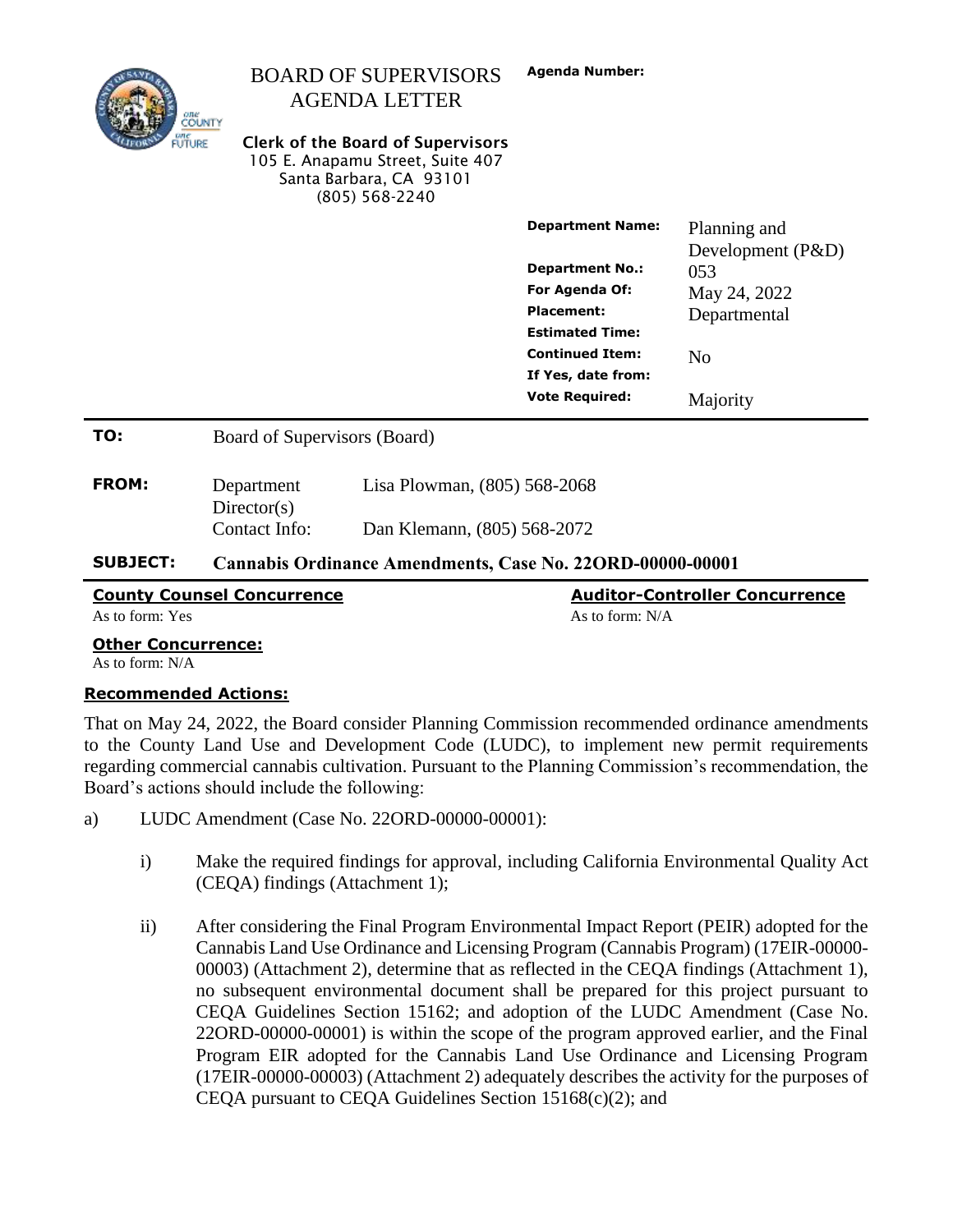Cannabis Land Use Ordinance Amendments Case No. 22ORD-00000-00001 Board of Supervisors Hearing Date: May 24, 2022 Page 2 of 6

> iii) Adopt the ordinance (Case No. 22ORD-00000-00001) to amend the LUDC, which is included as Attachment 3 to this Board letter.

**Summary Text:** Pursuant to the Board's direction, P&D staff presented LUDC ordinance amendments to the Planning Commission on May 11, 2022, to amend the permitting requirements for all commercial cannabis cultivation in the Agricultural and Industrial zones located within the Inland Area of the county. The Planning Commission adopted a resolution (Attachment 3) recommending that the Board amend the LUDC to require a Conditional Use Permit (CUP) for all commercial cannabis cultivation (e.g., outdoor, mixed-light, indoor, and nursery) in the Inland Area AG-II (Agriculture II), M-RP (Industrial Research Park), M-1 (Light Industry), and M-2 (General Industry) zones.

## **Background:**

On September 14, 2021, the Board directed staff to develop and prioritize ordinance amendments to require approval of a CUP instead of a Land Use Permit (LUP), for all commercial cannabis cultivation. As described further below, the proposed change would afford County decision-makers greater discretion when considering proposed, new commercial cannabis operations that involve cultivation with an additional discretionary review and approval process. The decision-maker for an LUP is the P&D Director (unless appealed to the Planning Commission and, ultimately, the Board), whereas the Planning Commission is the review authority and final decision maker for CUPs (unless appealed to the Board).

The approval of a CUP would require the Planning Commission to make additional findings (LUDC Section 35.85.060.F) that are not required to approve an LUP (LUDC Section 35.82.110.F). The additional CUP findings set forth additional discretionary standards (e.g., that the project will be compatible with surrounding uses and will not be detrimental to neighborhood comfort, convenience, general welfare, health, and safety) with which proposed projects must comply and, therefore, would afford decisionmakers greater discretion than currently afforded to them when considering to approve new commercial cannabis cultivation projects.

### **Proposed Amendments**

Currently, an LUP is the required use permit for commercial cannabis cultivation in the Inland Area AG-II, M-RP, M-1, and M-2 zones. The proposed CUP permit requirement change would apply to all types of cannabis cultivation (e.g., outdoor, mixed-light, indoor, and nursery) in specific Agricultural and Industrial zones. The proposed amendments would limit the applicability of the CUP requirement only to (1) new operations (applications that have not received final approval prior to the effective date of the ordinance) and (2) existing operations that propose changes that do not qualify as minor changes under the LUDC, such as changes that result in a new, adverse environmental effect or the need for additional mitigation measures, or changes that substantially deviate from an approved plan or issued permit. There are currently eight projects subject to the LUDC that have approved LUPs, but were appealed and these appeals have not been resolved and therefore do not have final approval status. As drafted, the ordinance would require these projects to obtain a CUP if the final appeal is not resolved prior to the effective date of the ordinance. If this ordinance is adopted as proposed, these projects would be converted to CUPs prior to the next appeal hearing. This conversion would entail paying approximately \$12,000 in additional permit fees for changing the LUP findings to CUP findings, not including the cost of an OAP if applicable. As outlined below, the Board could exclude approved projects that are on appeal from the CUP requirement.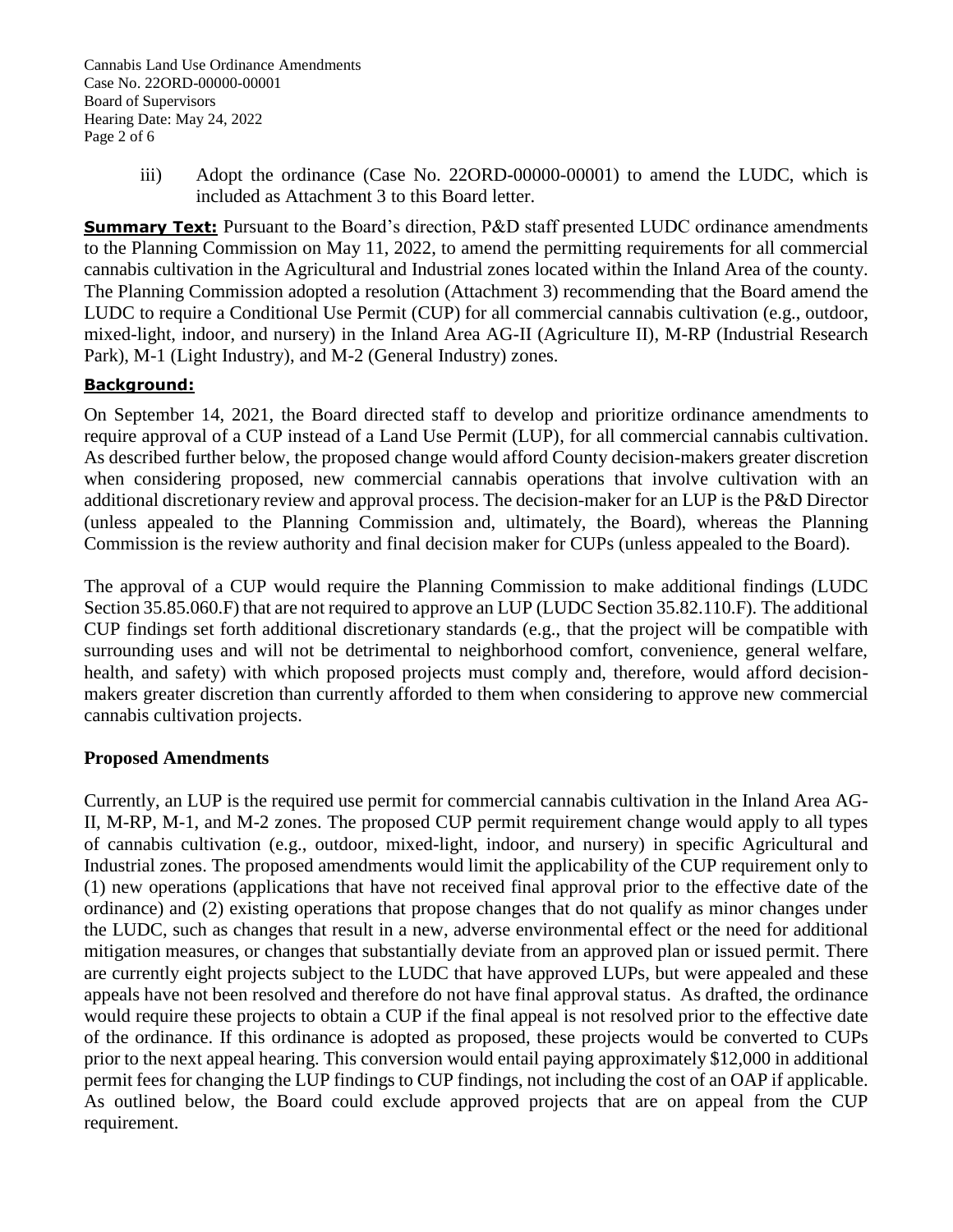Cannabis Land Use Ordinance Amendments Case No. 22ORD-00000-00001 Board of Supervisors Hearing Date: May 24, 2022 Page 3 of 6

The proposed permit type change has the potential to aid in reducing the potential for negative impacts on people, communities, and the environment. Proposed commercial cannabis cultivation projects would remain subject to applicable standards in Section 35.42.075, for example, and would be required to prepare and submit an Odor Abatement Plan (OAP) if a project is adjacent to an Existing Developed Rural Neighborhood (EDRN) or Urban Rural boundary.

## **Impacts of Proposed Ordinance Amendments**

The amendments to the LUDC would take effect 30 days after adoption. Therefore, after the proposed ordinance takes effect, an existing commercial cannabis cultivation operation currently permitted with an LUP that has not yet expired would become a "nonconforming use," and as described further below, that could be changed only to the limited extent that the LUDC allows, without losing its legal nonconforming status and requiring a CUP.

The LUDC (Article 35.11, Glossary, definition of "nonconforming use") generally states that if the LUDC changes with regard to the type of permit that is required for a use, then existing uses that do not conform to the LUDC's regulations on use become "nonconforming uses." Nonconforming uses are subject to significant restrictions set forth in the LUDC (Chapter 35.101) before they lose their legal nonconforming status. Therefore, if the Board changes the type of permit that is required for commercial cannabis cultivation from an LUP to a CUP, an argument could be made that existing commercial cannabis cultivation operations permitted with LUPs would become "nonconforming uses" that could be changed only to the limited extent that the LUDC allows, without losing their legal nonconforming status and being subject to a CUP.

The process for obtaining a CUP is expensive, time-consuming, presents business risks to operators, and likely would result in more conditions (i.e., restrictions) on an operation as compared to current conditions with an LUP. As such, a new CUP requirement could disincentivize current operators from making minor changes and certain beneficial changes to their operations that the Board has been encouraging operators to implement (e.g., changes to improve the efficacy of odor control systems). In order to address this concern, the proposed amendments clarify that commercial cannabis cultivation operations permitted with an LUP do not qualify as nonconforming uses because they are lawfully existing with the approval of a discretionary permit that was required by the LUDC and remain allowed by the LUDC in their current location.

Therefore, in order to avoid disincentivizing current operators from implementing beneficial changes or operation improvements, the proposed ordinance amendments would limit the applicability of the CUP requirement only to (1) new operations (applications that have not received final approval prior to the effective date of the ordinances) and (2) existing operations that propose changes that do not qualify as minor changes under the LUDC, such as changes that result in a new, adverse environmental effect or the need for additional mitigation measures, or changes that substantially deviate from an approved plan or issued permit. As stated above, there are currently seven projects subject to the LUDC that have approved LUPs, but were appealed. These projects would be required to obtain a CUP if the appeal is not resolved prior to the effective date of the ordinance. Some applicants have raised a concern about being required to obtain a CUP as this point in the permit process. This issue could be addressed by providing direction to staff to amend the ordinance to exclude projects that have obtained approval of an LUP by the Director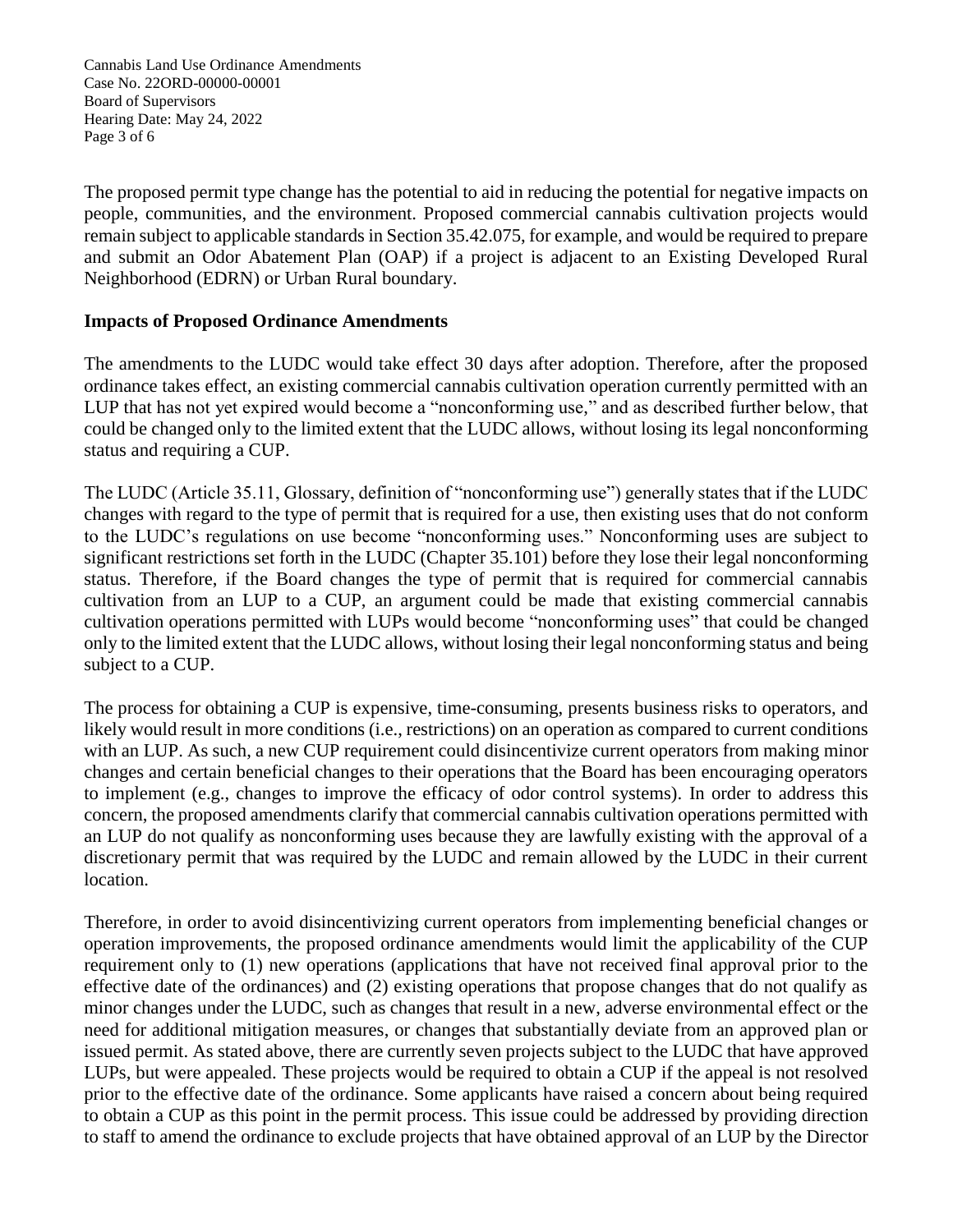Cannabis Land Use Ordinance Amendments Case No. 22ORD-00000-00001 Board of Supervisors Hearing Date: May 24, 2022 Page 4 of 6

or the Planning Commission (on appeal), but have been appealed prior to the effective date of the ordinance. The Planning Commission broadly discussed and considered the applicability of this ordinance for in-process projects.

Proposed new operations that have not yet received final approval would need to apply for CUPs (or their existing LUP applications, if complete, would be converted to CUP applications) and proceed through the CUP approval process, which includes design review and a public hearing (LUDC Section 35.82.060). Existing operations could propose minor changes, similar to other LUPs, so long as those minor changes do not substantially deviate from their approved plans, do not change the use or scope of development, and do not result in a new, adverse environmental effect or the need for additional mitigation measures. Cannabis operations would be required to prepare and submit an Odor Abatement Plan (OAP) if adjacent to an Existing Developed Rural Neighborhood (EDRN) or Urban Rural boundary, or if cannabis cultivation areas cumulatively exceed 51% of the subject lot area (gross) on lots zoned AG-II.

## **Environmental Review**

On February 6, 2018, the Board certified a PEIR (Case No. 17EIR‐00000‐00003) for the County's Cannabis Land Use Ordinance and Licensing Program (Program). The PEIR was prepared in accordance with the State CEQA Guidelines Section 15168 and evaluated the Cannabis Program's direct, indirect, and cumulative impacts based on Appendix G of the 2017 State CEQA Guidelines and thresholds in the County's Environmental Thresholds and Guidelines Manual (County of Santa Barbara 2008, revised January 2021). The PEIR identified a number of significant impacts and set forth feasible mitigation measures that were included as development standards and requirements in the land use and licensing ordinances, which are applied to site‐specific land use entitlement and business licensing applications for commercial cannabis operations authorized under the Cannabis Program. The PEIR concluded that significant and unavoidable impacts will result from the Cannabis Program. The Board adopted a Statement of Overriding Considerations for the significant and unavoidable impacts.

Section  $15168(c)(2)$  of the State CEQA Guidelines allows the County to approve an activity as being within the scope of the project covered by a PEIR if the County finds pursuant to Section 15162(a) that no new environmental document is required. This ordinance is within the scope of the project covered by the PEIR for the Cannabis Program and changing the required permit for commercial cannabis cultivation from an LUP to a CUP will not have any environmental impacts and no new environmental document is required pursuant to CEQA Guidelines Section 15162(a). Changing the permit requirement from an LUP to a CUP provides County decision-makers with additional discretion over proposed projects, and existing operations that propose major changes. These changes are within the scope of the project evaluated in the PEIR and do not have the potential to create a significant adverse impact to the environment.

Therefore, the Board should find that a new environmental document is not required and the proposed LUDC amendments do not require subsequent environmental review pursuant to CEQA Guidelines Section 15162 and 15168(c)(2) (Attachment 2).

### **Comprehensive Plan Consistency**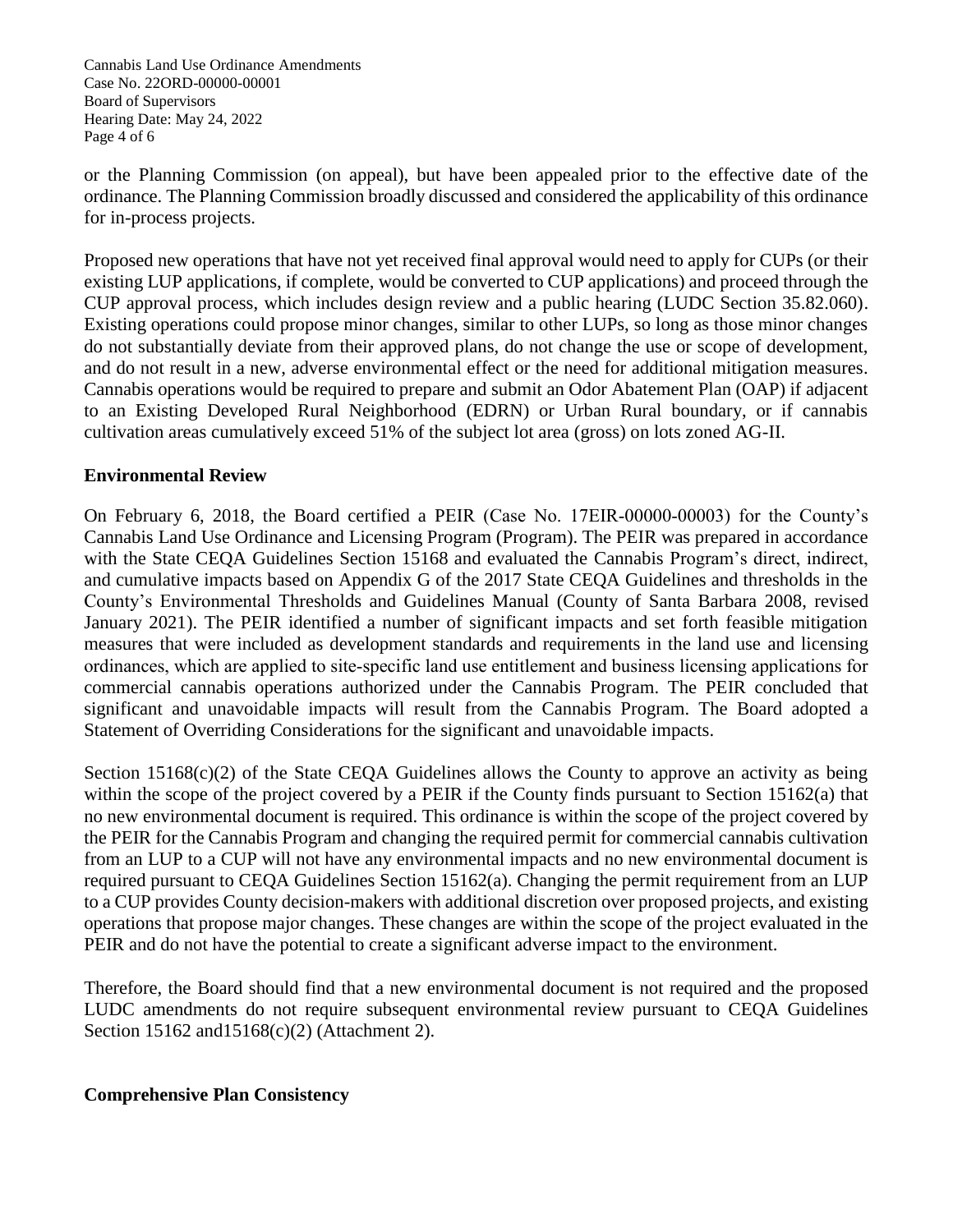Cannabis Land Use Ordinance Amendments Case No. 22ORD-00000-00001 Board of Supervisors Hearing Date: May 24, 2022 Page 5 of 6

The Board adopted the Program after making a finding that it was in conformity with other mandatory and optional elements of the Comprehensive Plan and Community Plans. The LUDC cannabis regulations that the Board adopted established standards to protect the public health, safety, and welfare, and enact strong and effective regulatory and enforcement controls.

The proposed ordinance will further protect neighborhood character, and potentially reduce negative impacts on people, communities, and the environment. A CUP, as compared to an LUP, affords decisionmakers additional discretion and requires decision-makers to consider additional findings when determining whether to approve a proposed project. Decision-makers may impose conditions on a proposed project in order to make the requisite findings for approval. Furthermore, the ordinance amendments would revise certain regulations involving nonconforming uses and minor changes to existing permits to (1) ensure that there is internal consistency among these regulations; (2) allow limited and beneficial changes (e.g., changes to improve the efficacy of odor control systems) to existing and approved operations; and (3) continue to require design review for projects that are located within the Critical Viewshed Corridor (CVC) or Design Control (D) Overlay Zones.

The proposed ordinance amendments would not allow new land uses, development, or alter the purpose and intent of any policies or development standards of the Comprehensive Plan. In order for County decision-makers to approve a CUP for new cannabis cultivation, the decision-makers would need to determine that the project is consistent with the policies and development standards of the Comprehensive Plan (LUDC Section 35.82.060.E.1.f). As part of this process, P&D staff would perform a policy consistency analysis during the review of the application, and County decision-makers would not approve the project unless they can determine it is consistent with applicable policies and the findings required for approval.

# **Planning Commission Recommendation**

On May 11, 2022, the Planning Commission voted 5-0 to recommend the Board adopt LUDC ordinance amendments (discussed further in this Board letter above) to require a CUP rather than an LUP for commercial cannabis cultivation in specific Agricultural and Industrial zones (Attachment 4 and 5), and provided potential options for the Board to consider (Attachment 4). The Planning Commission's options include the following:

- Consider exempting from the requirements of this ordinance projects subject to a Land Use Permit (LUP) that the Director has previously approved and/or are on appeal;
- Require an odor abatement plan for all commercial cannabis cultivation; and
- Do not require conditional use permits for indoor commercial cannabis cultivation and indoor nurseries in the industrial zones (i.e., M-RP, M-1, and M-2 zones).

Government Code Section 65356(a) states that the Board (as the legislative body for the unincorporated County) may approve, modify, or disapprove the recommendations of the Planning Commission. The Board may accept, reject, or accept with changes, any of the items addressed in this Board letter above and/or any other item that is addressed in the proposed ordinance (Attachment 3).